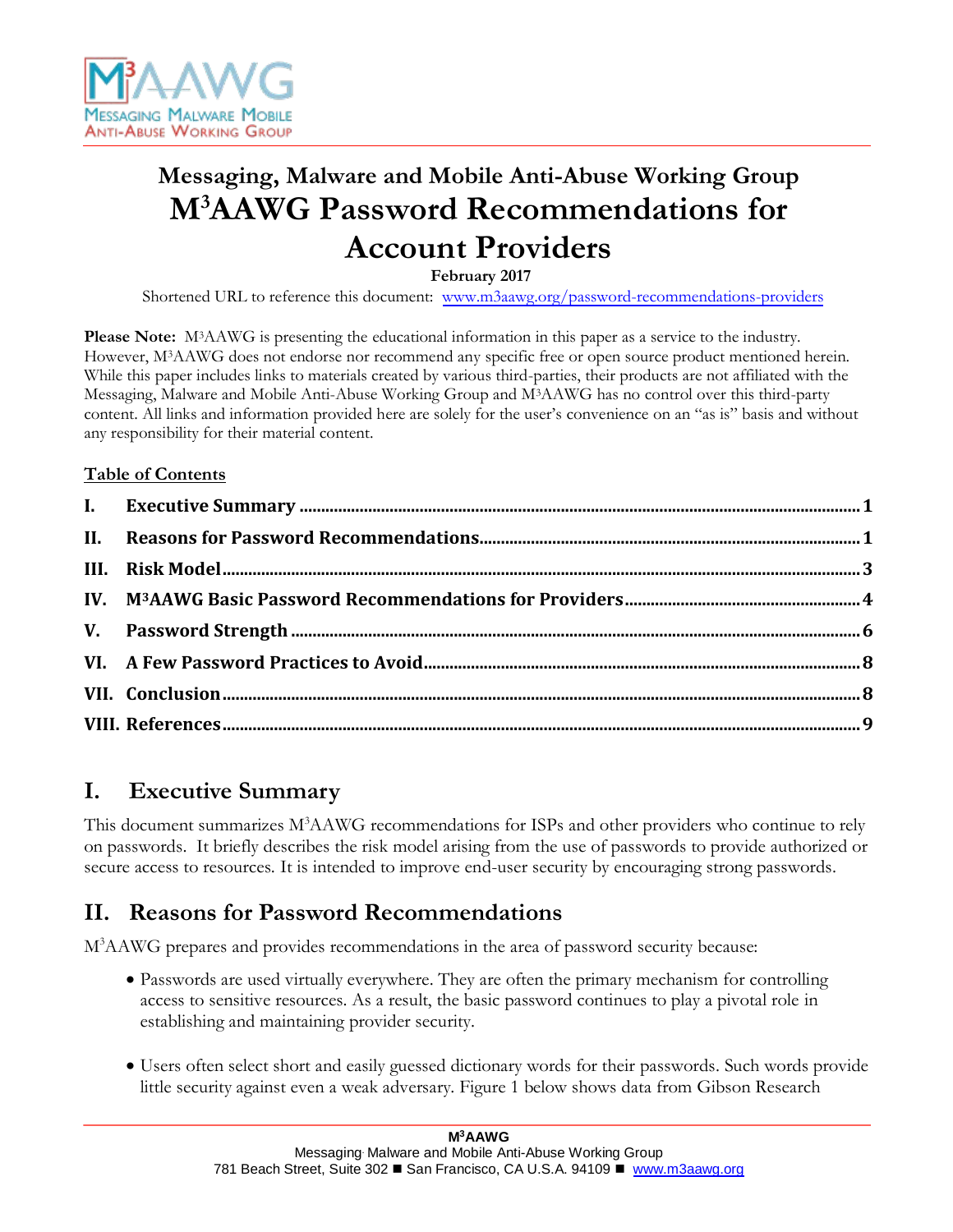Co[r](#page-8-1)p.'s Search Space calculator<sup>[1](#page-8-3)</sup> indicating that any six-character password can be cracked in a fraction of a second using easily available computing resources:



#### **Figure 1 – Cracking passwords in a fraction of a second**

- Providers' password strength requirements vary widely, even among similar entities. Some providers allow passwords so short and simple that they are easy to crack, while others may insist on passwords that are unnecessarily long and complex. If the community continues to rely on passwords, the industry can benefit from guidance on consensus values for basic password attributes.
- While passwords may seem to be "free" since they require no special hardware or software, in reality, they can be very expensive for providers. The most frequently mentioned password-related costs are those associated with maintaining password-based authentication systems, including processing resets when customers forget their passwords.
- Ironically, aggressive attempts at improving password security can frustrate both users and the support staff. Excessively stringent password requirements result in more annoyance, more passwords that need to be reset, and increased costs for the providers.
- <span id="page-1-0"></span>• If password policies are too lax, weak passwords may result in breached accounts. Mitigating and recovering from password-related breaches for accounts that involve PII (personally identifiable information) can potentially cost as much as \$[2](#page-8-4)00 per record breached<sup>2</sup>[.](#page-8-2)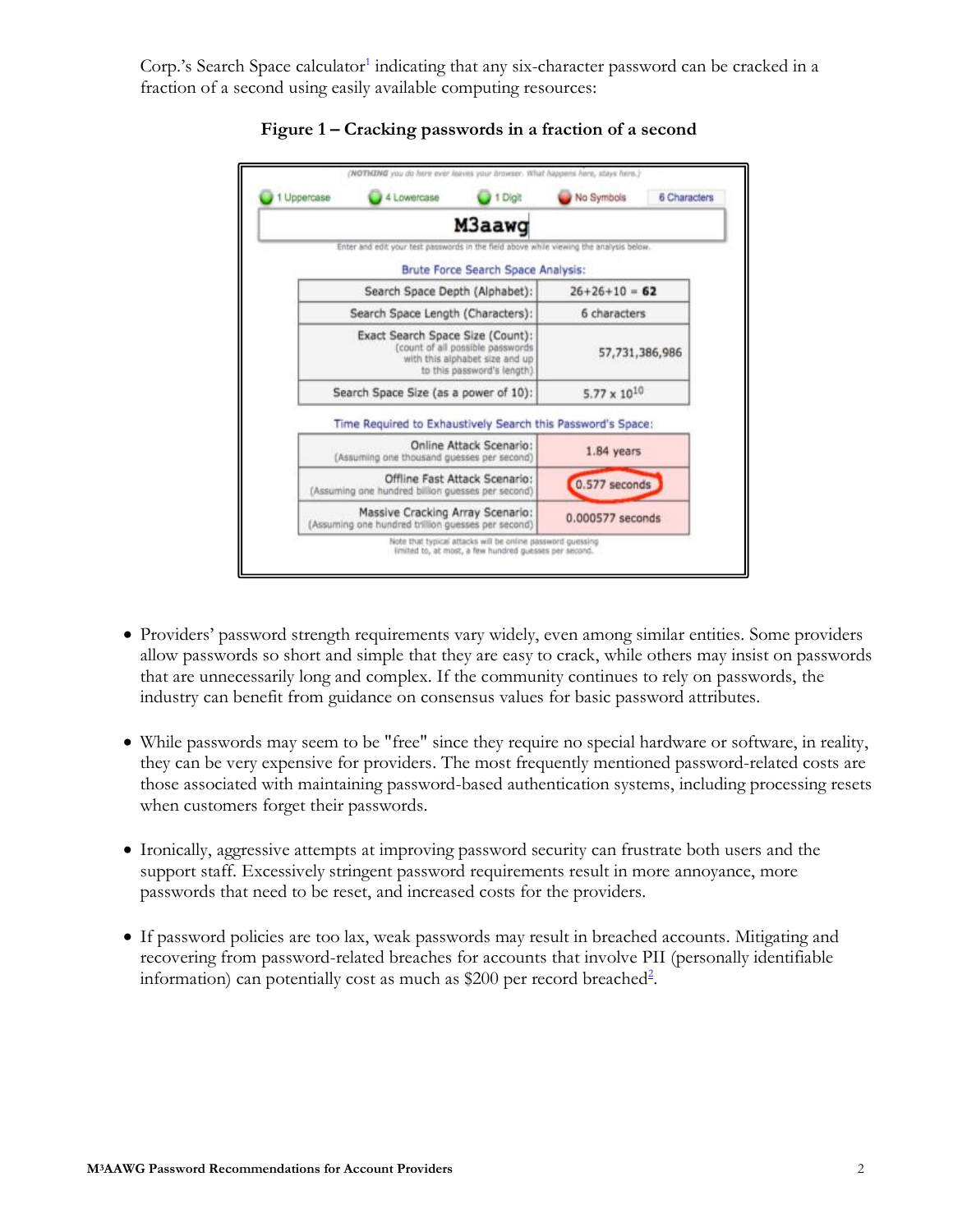# **III. Risk Model**

To ensure that passwords are used as securely as possible, it is essential to understand how passwords are being attacked and overcome at the provider level. Examples of major threats include:

- Insecure password reset options Unsafe reset options, such as easily answered "trivia" questions or mailing a new password in plain text to a potentially compromised alternative email account, allow hijacking by a third party.
- Social engineering

In these attacks, system administrators or help desk staff are tricked into improperly disclosing or resetting a user's password.

- Sniffing passwords or password-derived credentials, such as authentication cookies This is possible when these credentials are transmitted in plain text over unencrypted network links.
- Brute force or dictionary attacks

These attacks might end in unauthorized access to an account or cause legitimate users to be denied access if an account is locked after too many password errors.

• Password hash attacks

Password hashes have been stolen and cracked at high speed via use of cloud computing services, high performance GPU arrays, and the rainbow table method.

- Password-stealing malware Malware on an infected computer can steal passwords as the user enters them.
- Untrustworthy system administrators and network engineers Employees can exploit their privileged access.
- Existing system vulnerabilities

These vulnerabilities can be used to compromise a system and install server-side malware. An intruder might also make unauthorized modifications to other facilities involved in authentication, authorization or access control.

- Default passwords that go unchanged With some products, all units are shipped with the same hard-coded passwords that the manufacturer assumes will never be noticed nor maliciously exploited.
- A shared root password

Often shared by multiple members of an administrative or operational team for system administrative purposes, the shared password goes unchanged even when a team member leaves or is discharged.

• Password reuse

This is often for administrative convenience.

Providers should also be aware of additional client-side password-related threat vectors that exist but are not included here.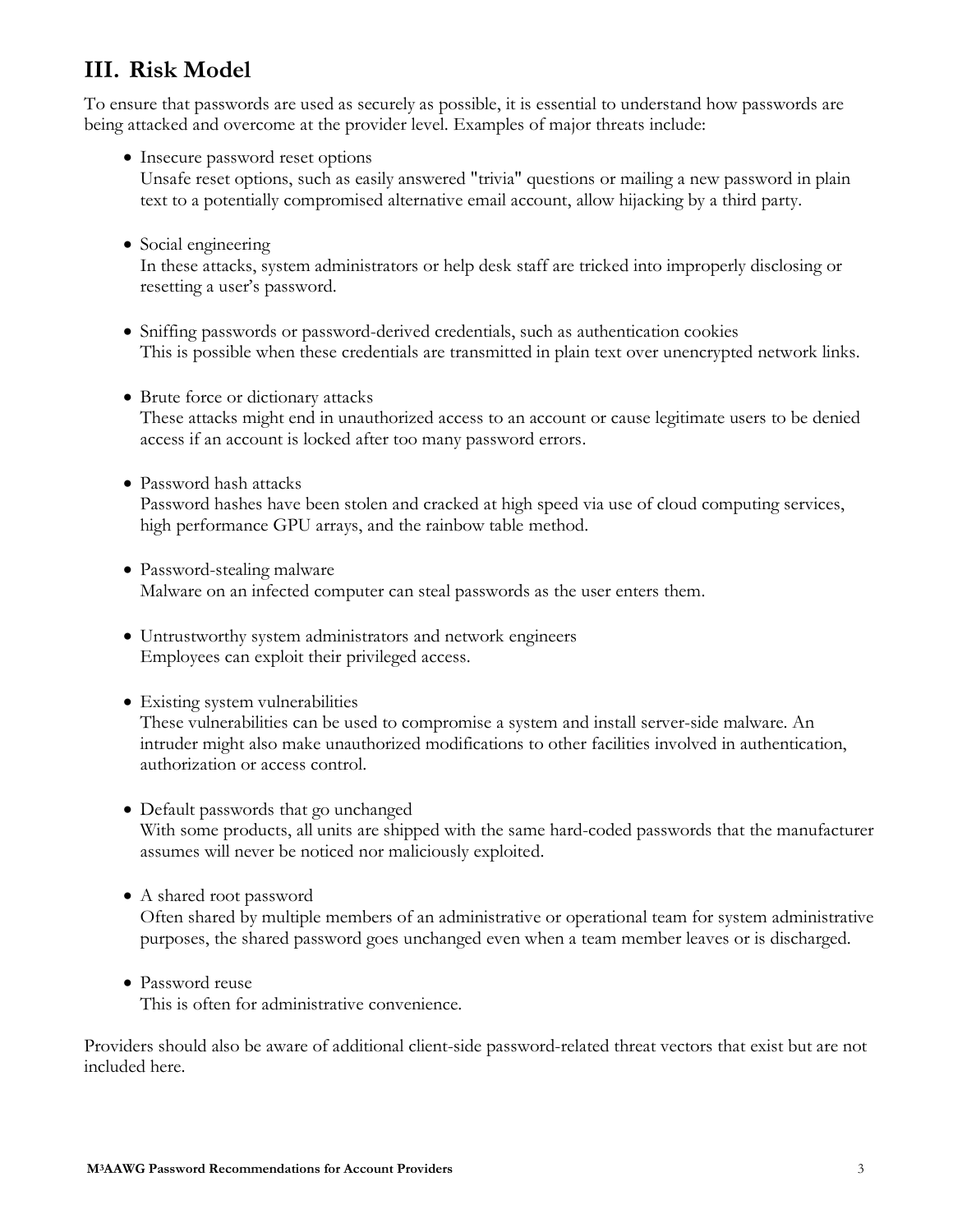# <span id="page-3-0"></span>**IV. M<sup>3</sup>AAWG Basic Password Recommendations for Providers**

- 1. Allow users to add factors to augment their password, such as:
	- An entity the user has; e.g., a user's pre-registered cell phone number or a hardware cryptographic fob
	- or
	- An entity that is unique to the user; e.g., biometric factors such as the user's fingerprint, voiceprint or a picture of the user's eye

Multifactor protection is increasingly common, especially for uncommon or particularly high impact transactions. For example, if a user who normally logs in from New York suddenly logs in from Europe, that anomaly might trigger a request for a second factor proof of identity. See M<sup>3</sup>AAWG Multifactor Authentication Recommendations for more details at [www.m3aawg.org/multifactor-authentication-bp.](http://www.m3aawg.org/multifactor-authentication-bp)

- 2. Encourage use of "password safe" software. Password safes provide a cryptographically secure database to store user credentials, thereby reducing or eliminating the need for users with many accounts to memorize their passwords. By largely eliminating reliance on users' memories, password resets can be reduced or eliminated and users are given the ability to easily use strong and unique passwords for each of their accounts. However, if a password safe's master password is forgotten or compromised, the impact can be substantial.
- 3. Whenever passwords are used, require strong passwords or strong passphrases. Specific recommendations for what constitutes a strong password or strong passphrase appear in [Section V.](#page-5-1)
- 4. Encrypt all connections over which passwords are entered to deter password sniffing. For example, use 'https" rather than "http;" use secure shell instead of telnet; use "sftp" instead of "ftp;" or use cryptographic challenge protocols that do not transmit plain text passwords at all.
- 5. Recognize that password stealing malware is a material threat to password authentication. Follow the industry best practices in this area described in the "Anti-Bot Code of Conduct for Internet Service Providers.["](#page-8-5)<sup>[3](#page-8-6)</sup>
- 6. Ensure that initially assigned end-user passwords are unique and strong. If an account is not activated within a prescribed period, disable the idle account.
- 7. Provide a mechanism that makes it easy for users to securely change their password should they want or need to do so. If a user does not know their current password, they need to be able to use a secure password reset mechanism. In-person password resets done after presentation of reliable photo ID are likely the most secure mechanism, but this approach might only be practical in an organization with a single location.

When face-to-face password resets are impractical, consider creating a secure alternative or backup password. Customers can use two or more previously-registered alternative access mechanisms to reset their own passwords; e.g., an alternative email account plus confirmation via a cell phone number.

We recognize that many users routinely access their email via their mobile phones. If a mobile device is lost or stolen, and the device does not require a PIN or other access code such as a screen pattern or fingerprint, any person who has that mobile device may be able to access both the user's email and provide telephonic confirmation of their password reset request.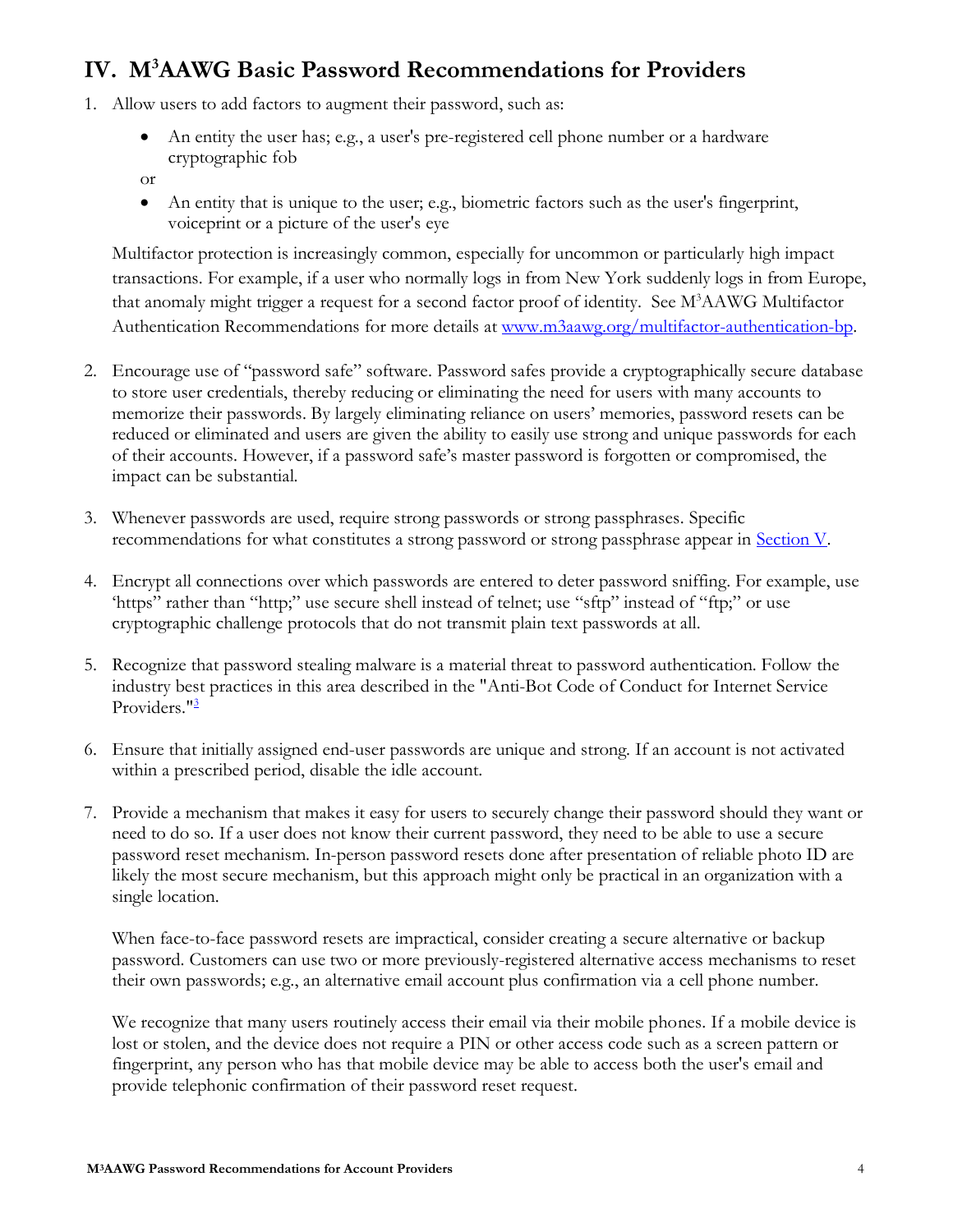This vulnerability can be reduced if users ensure that: (a) mobile devices are configured to require entry of a PIN or other security code for access; (b) email on mobile devices is not configured to automatically use a pre-saved password; or (c) the mobile device user is asked to register a landline instead of a mobile phone number.

- 8. Passwords should not be stored in plain text nor in a reversibly encrypted format. Credentials should only be stored in a salted and one-way hashed form, using a strong and thoroughly cryptanalyzed password-hashing algorithm such as SHA-2<sup>[4](#page-8-11)</sup>[.](#page-8-7) Use shadow password files to limit non-privileged user access to hash values.
- 9. Authorized security staff should routinely attempt to crack their organization's own password files. If weak passwords are found, require the user to change it. Sanctioned staff, given access to a provider's password hashes, can use password auditing tools found on [www.openwall.com](http://www.openwall.com/)<sup>[5](#page-8-12)</sup> and [www.sectools.org](http://www.sectools.org/)<sup>[6](#page-8-13)</sup>, among other websites, to identify weak user passwords.
- 10. Leverage federated authentication. Decoupling identity providers from service providers can potentially reduce or eliminate the need to create and manage local authentication entirely.
- 11. Minimize opportunities for MITM (Man-in-the-Middle) attacks against passwords. For example, use globally trusted SSL/TLS server certificates, secure wireless access points with 802.1X, and protect DNS resolution against cache poisoning attacks with DNSSEC. More details on MITM attacks and how to protect against them can be found in M<sup>3</sup>[AAWG Initial Recommendations for Addressing a Potential](https://www.m3aawg.org/sites/default/files/M3AAWG-Man-in-the-Middle-Recommendations2015-07.pdf)  [Man-in-the-Middle Threat](https://www.m3aawg.org/sites/default/files/M3AAWG-Man-in-the-Middle-Recommendations2015-07.pdf) available at [https://www.m3aawg.org/sites/default/files/M3AAWG-Man-in](https://www.m3aawg.org/sites/default/files/M3AAWG-Man-in-the-Middle-Recommendations2015-07.pdf)[the-Middle-Recommendations2015-07.pdf.](https://www.m3aawg.org/sites/default/files/M3AAWG-Man-in-the-Middle-Recommendations2015-07.pdf)
- 12. Monitor login attempts and take appropriate steps when anomalies are detected. If a user logs in locally and soon afterward from a remote destination, it may be a sign that a legitimate user and an unauthorized user both have access to a[n](#page-8-8) account. Providers should consider employing fail2ban<sup>[7](#page-8-14)</sup>, or a similar solution, to automatically deter brute force login attempts.
- 13. Ensure default passwords are changed at install time.
- 14. Providers can use "sudo" instead of "su" for Unix/Linux administrative/privileged access, thereby avoiding the need for users to know the super-user password.
- 15. Providers can implement limiting login rates (tries per unit of time) and extend the time between failed login attempts. For example, enforce a 10-minute delay between the third and fourth login attempts then raise the delay to 30 minutes after five failed attempts. This avoids the hard lockout issues described below in **Section VI** and makes automated password brute force attacks ineffective.
- 16. Automatically monitor system daemons and other critical files to detect attempts at switching critical programs or fil[e](#page-8-9)s with malware infected replacements. This can be done with programs like Tripwire<sup>[8](#page-8-15)[,9](#page-8-10)</sup> that monitor the checksums of critical files.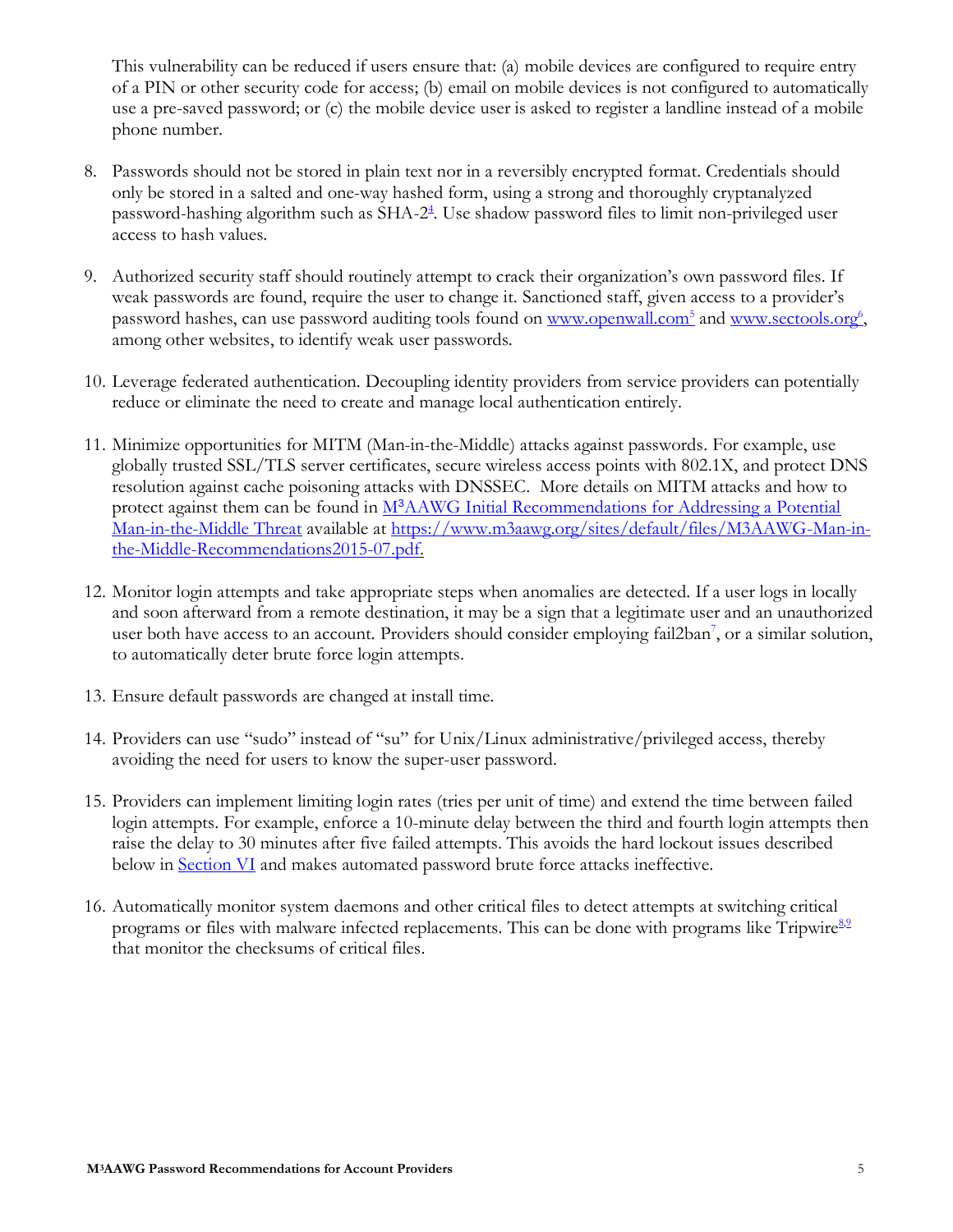# <span id="page-5-1"></span><span id="page-5-0"></span>**V. Password Strength**

While a multifactor solution is generally better, multifactor deployment sometimes cannot be justified or customers can be reluctant to use multifactor authentication. In such instances, we recommend ensuring that the passwords used are as strong as possible. Consider these three examples of policies that a provider might adopt:

### **Option I: Strong Conventional Password**

Figure 2 below shows that a strong conventional password resists brute force and dictionary attacks through the use of a minimum password length, a required character set, and other password complexity requirements. M<sup>3</sup>AAWG consensus recommendation is that a strong conventional password will have:

- 1. A minimum length of 12 (twelve) printable characters
- 2. A required rich character set that includes upper case alphabetic letters, lower case alphabetic letters, numbers and special symbols
- 3. No repetition of the same letter, number or other password element three or more times in a row
- 4. No use of dictionary words, people's names, or sequential keyboard strings; e.g. QWERTY, as part of a password

| <b>13 Characters</b> | 3 Symbols                              |  | GRC's Interactive Brute Force Password "Search Space" Calculator<br>(NOTHING you do here ever leaves your browser. What happens here, stays here.)<br>Digit | 6 Lowercase                                                                                                                          |  | 3 Uppercase |  |
|----------------------|----------------------------------------|--|-------------------------------------------------------------------------------------------------------------------------------------------------------------|--------------------------------------------------------------------------------------------------------------------------------------|--|-------------|--|
|                      |                                        |  | This   5 <sup>^</sup> MYp@ss                                                                                                                                |                                                                                                                                      |  |             |  |
|                      |                                        |  | Enter and edit your test passwords in the field above while viewing the analysis below.                                                                     |                                                                                                                                      |  |             |  |
|                      |                                        |  | Brute Force Search Space Analysis:                                                                                                                          |                                                                                                                                      |  |             |  |
| $26+26+10+33 = 95$   |                                        |  | Search Space Depth (Alphabet):                                                                                                                              |                                                                                                                                      |  |             |  |
| 13 characters        |                                        |  | Search Space Length (Characters):                                                                                                                           |                                                                                                                                      |  |             |  |
|                      | 51,880,316,<br>927,184,027,554,126,495 |  |                                                                                                                                                             | Exact Search Space Size (Count):<br>(count of all possible passwords<br>with this alphabet size and up<br>to this password's length) |  |             |  |
|                      | $5.19 \times 10^{25}$                  |  | Search Space Size (as a power of 10):                                                                                                                       |                                                                                                                                      |  |             |  |
|                      |                                        |  | Time Required to Exhaustively Search this Password's Space:                                                                                                 |                                                                                                                                      |  |             |  |
|                      | 16.50 trillion centuries               |  | <b>Online Attack Scenario:</b><br>(Assuming one thousand guesses per second)                                                                                |                                                                                                                                      |  |             |  |
|                      | 1.65 hundred thousand<br>centuries     |  | <b>Offline Fast Attack Scenario:</b><br>(Assuming one hundred billion guesses per second)                                                                   |                                                                                                                                      |  |             |  |
|                      | 1.65 hundred centuries                 |  | <b>Massive Cracking Array Scenario:</b><br>(Assuming one hundred trillion guesses per second)                                                               |                                                                                                                                      |  |             |  |

#### **Figure 2 – Strong passwords are much harder to crack**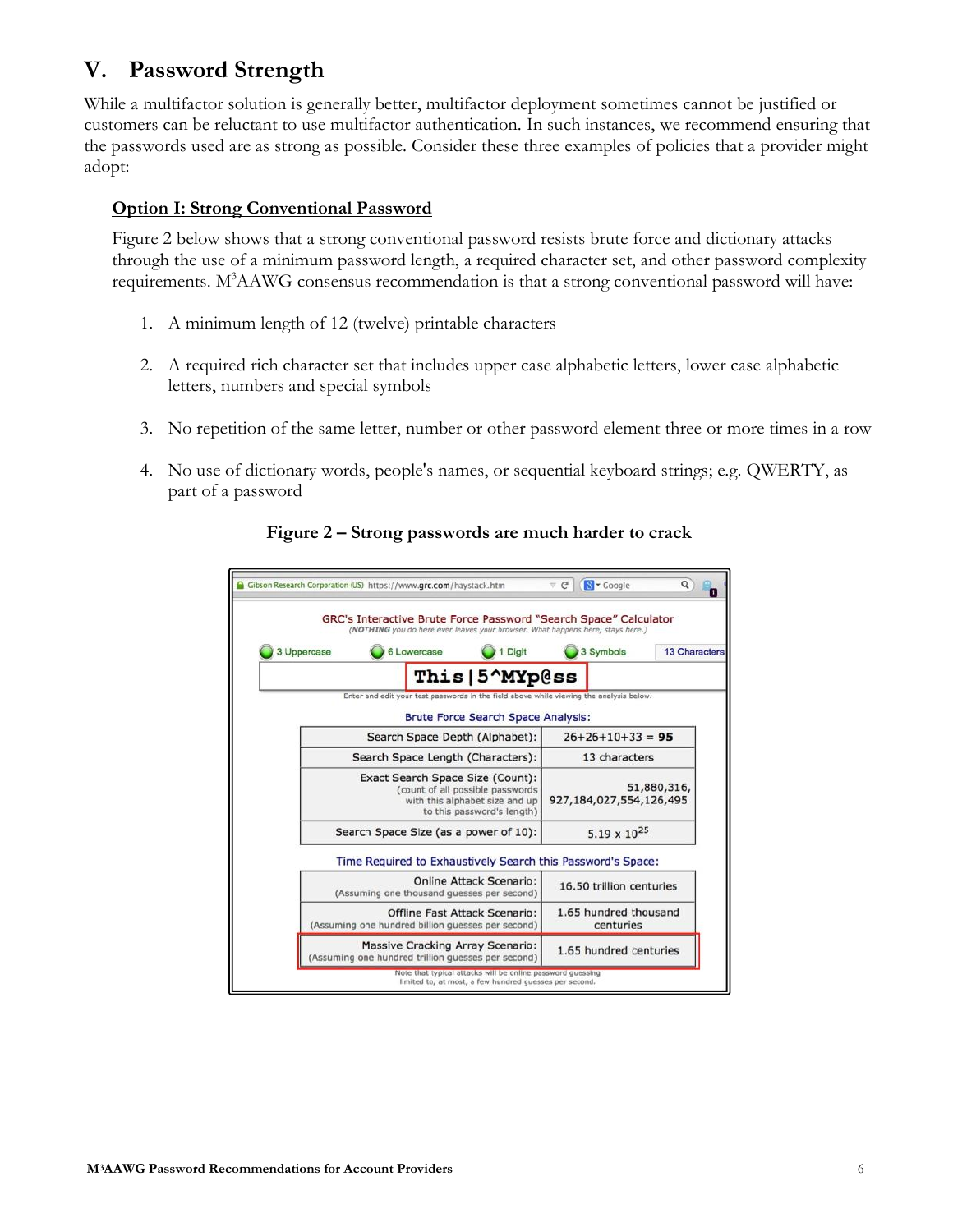### **Option II: Strong Passphrase**

Passphrases, while being longer than passwords, relax the required character set complexity and allow use of dictionary words. The ability to essentially use a short phrase or simple sentence makes it easier for users to remember their passphrase compared to memorizing totally random conventional passwords. M<sup>3</sup>AAWG consensus recommendation is that a passphrase should:

- Have a minimum length of 24 (twenty-four) printable characters
- and
- Avoid the use of common natural language phrases; e.g., "world champion football team," "Jack and Jill ran up the hill," etc.

See work by Joseph Bonneau and Ekaterina Shutova for additional information on the "Linguistic Properties of Multi-word Passphrases."<sup>[10](#page-8-17)</sup>

|              | Gibson Research Corporation (US) https://www.grc.com/haystack.htm                                                                                  |                                                                                                                      | $\vee$ C                                                 | <b>N</b> <del>v</del> Google                                      |               |  |
|--------------|----------------------------------------------------------------------------------------------------------------------------------------------------|----------------------------------------------------------------------------------------------------------------------|----------------------------------------------------------|-------------------------------------------------------------------|---------------|--|
|              | GRC's Interactive Brute Force Password "Search Space" Calculator<br>(NOTHING you do here ever leaves your browser. What happens here, stays here.) |                                                                                                                      |                                                          |                                                                   |               |  |
| No Uppercase | 31 Lowercase                                                                                                                                       | No Digits                                                                                                            |                                                          | 5 Symbols                                                         | 36 Characters |  |
|              | oat meal is nutritious and delicious                                                                                                               |                                                                                                                      |                                                          |                                                                   |               |  |
|              | Enter and edit your test passwords in the field above while viewing the analysis below.                                                            |                                                                                                                      |                                                          |                                                                   |               |  |
|              |                                                                                                                                                    | Brute Force Search Space Analysis:                                                                                   |                                                          |                                                                   |               |  |
|              | Search Space Depth (Alphabet):                                                                                                                     |                                                                                                                      |                                                          | $26 + 33 = 59$                                                    |               |  |
|              | Search Space Length (Characters):                                                                                                                  |                                                                                                                      |                                                          | 36 characters                                                     |               |  |
|              | Exact Search Space Size (Count):                                                                                                                   |                                                                                                                      |                                                          | 5,729,232,372,                                                    |               |  |
|              |                                                                                                                                                    | (count of all possible passwords                                                                                     | 459,098,666,549,656,927,                                 |                                                                   |               |  |
|              |                                                                                                                                                    | with this alphabet size and up<br>to this password's length)                                                         | 180, 282, 234, 474, 814, 812,<br>596,145,669,014,757,320 |                                                                   |               |  |
|              | Search Space Size (as a power of 10):                                                                                                              |                                                                                                                      |                                                          | 5.73 $\times$ 10 <sup>63</sup>                                    |               |  |
|              | Time Required to Exhaustively Search this Password's Space:                                                                                        |                                                                                                                      |                                                          |                                                                   |               |  |
|              | (Assuming one thousand guesses per second)                                                                                                         | <b>Online Attack Scenario:</b>                                                                                       |                                                          | 1.82 thousand trillion<br>trillion trillion trillion<br>centuries |               |  |
|              | (Assuming one hundred billion guesses per second)                                                                                                  | Offline Fast Attack Scenario:                                                                                        | 18.22 million trillion trillion                          | trillion centuries                                                |               |  |
|              | <b>Massive Cracking Array Scenario:</b><br>(Assuming one hundred trillion guesses per second)                                                      |                                                                                                                      |                                                          | 18.22 thousand trillion<br>trillion trillion centuries            |               |  |
|              |                                                                                                                                                    | Note that typical attacks will be online password guessing<br>limited to, at most, a few hundred guesses per second. |                                                          |                                                                   |               |  |

### **Figure 3 – Passphrases are also hard to crack**

### **Option III: Stronger Still – Very Long Randomly Generated Passwords**

With this option, users do not need to remember or enter passwords. If users all have password safes, it is possible to have very long and complex machine-generated passwords; e.g., 100 random characters.

Because the user never needs to recall or enter them, these exceptionally-long, generated passwords can have very high entropy that make them extremely robust against brute force attacks. However, sniffing attacks against unencrypted traffic or password stealing malware attacks remain possible.

Unfortunately, while some password safes can generate high quality and very long random passwords, many systems either disallow exceptionally long passwords or tolerate them but disregard all characters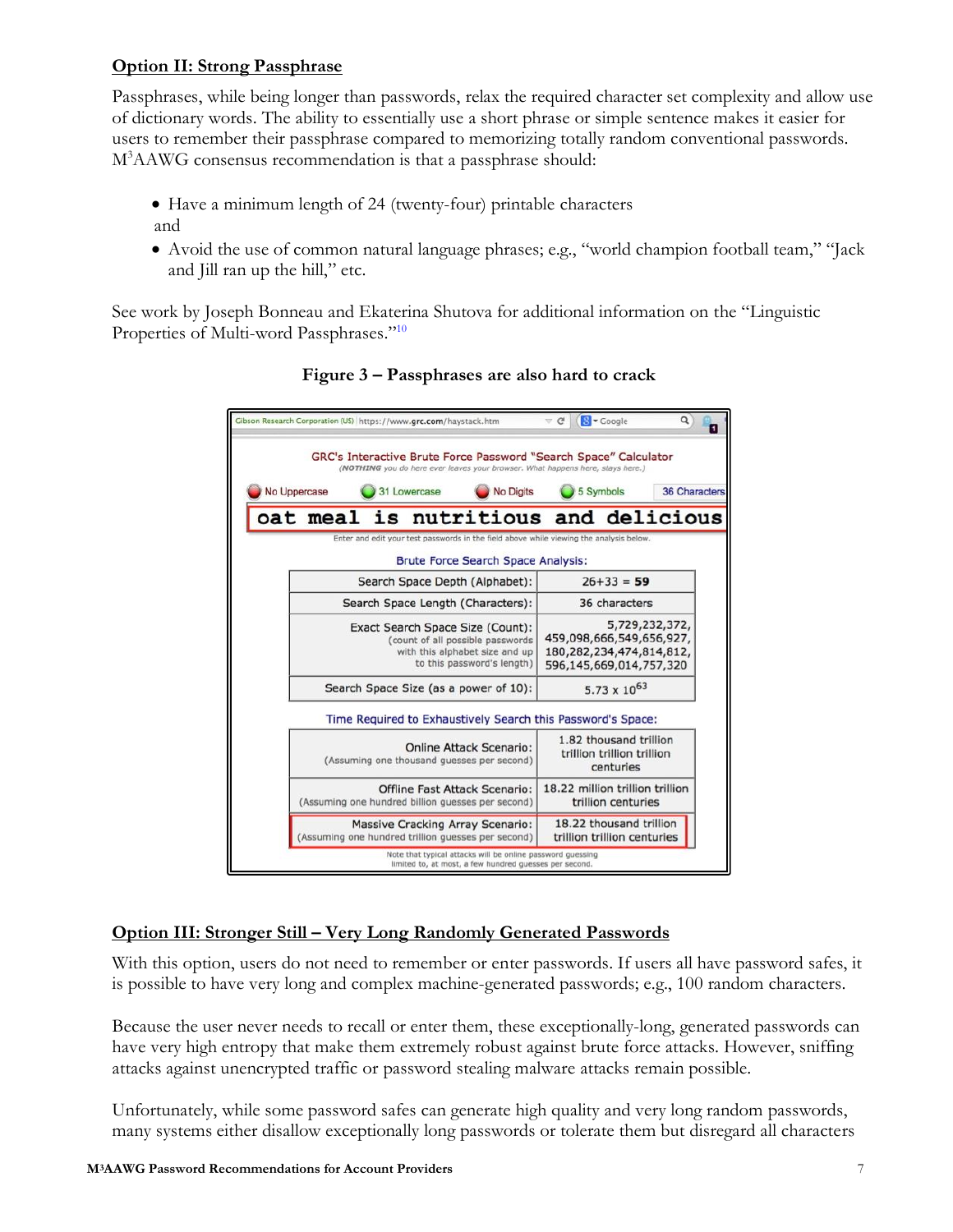past some relatively brief limit. Providers wishing to use this option need to ensure their systems and applications allow long passwords and that they use the entire password, not just part of it.

# <span id="page-7-2"></span><span id="page-7-0"></span>**VI. A Few Password Practices to Avoid**

### • **Hard Lockouts**

To preclude potential DoS (Denial of Service) exposure, unless there is a compelling business justification, providers should not use hard lockouts. A hard lockout happens when an attacker repeatedly tries to login to a user's account and fails. After some number of failed attempts, logins are administratively forbidden until that account is manually re-enabled by an administrator.

Soft lockouts, by way of contrast, automatically end after login attempts cease for a designated period of time. M<sup>3</sup>AAWG also urges providers to distinguish between lockout mechanisms that:

- Block access to a particular username from **any** internet-wide IP and
- Solutions that block access to an account from individual IP addresses that have been repeatedly trying and failing to login

The former is prone to DoS attacks against legitimate users while the latter is not. However, if the concern is that an attacker has many hosts from which to conduct a distributed attack, failing to recognize aggregated attack capacity would be risky.

### • **POP/IMAP Consolidation with User-supplied Saved Passwords**

Some email providers allow their users the ability to automatically consolidate email from one or more alternative email accounts that they also use via POP or IMAP. Unfortunately, to be able to do this, the provider doing the POP/IMAP consolidation usually must have access to the login credentials for the user's other email accounts. Those usernames and passwords must either be stored totally unencrypted or stored in a reversibly-encrypted database. That makes for a tempting attack target and is inconsistent with our earlier recommendation that passwords only be stored in salted and hashed formats using strong cryptographic algorithms. Some providers mitigate the risk by providing application passwords and allow each password to be used only from a single service or device.

<span id="page-7-4"></span><span id="page-7-3"></span>Additional background on password use throughout the industry can be found on various websites. (See [References](#page-7-3)<sup>[11,](#page-7-3)[12,](#page-8-19)[13,](#page-8-20)[14,](#page-8-21)[15.](#page-8-22)</sup>)

# <span id="page-7-1"></span>**VII.Conclusion**

While passwords are not ideal security credentials, they will be with us for a long time. Good practices such as requiring strong passwords or passphrases, password safes, and encrypted server-side password storage can greatly improve password security without undue cost.